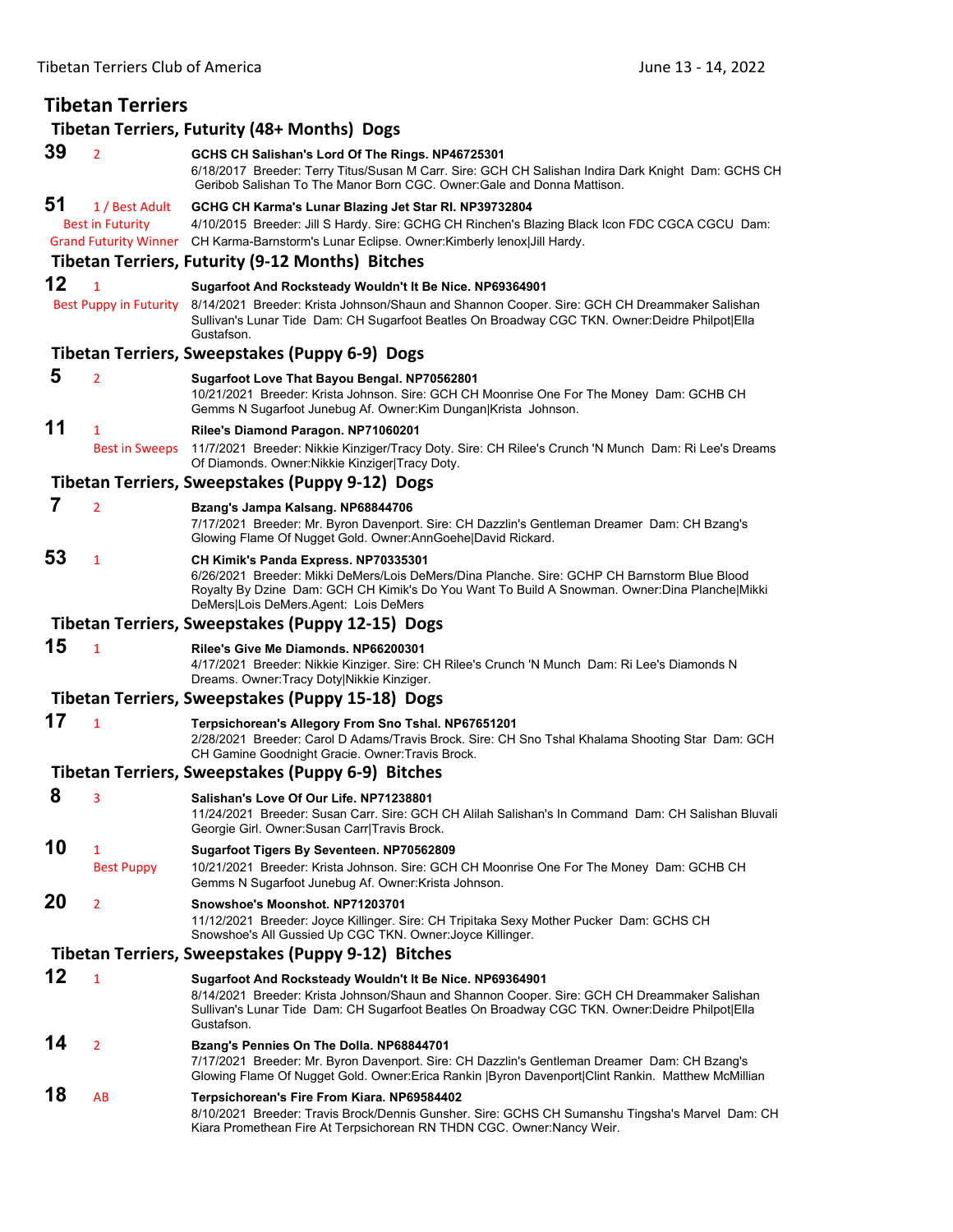## **Tibetan Terriers, Sweepstakes (Puppy 12‐15) Bitches**

| 52 | 1                                                   | CH Rilee's Diamond's Dream. NP66200302                                                                                                                                                                                                                                                                                                |
|----|-----------------------------------------------------|---------------------------------------------------------------------------------------------------------------------------------------------------------------------------------------------------------------------------------------------------------------------------------------------------------------------------------------|
|    | Best of Opp in<br><b>Sweeps</b>                     | 4/17/2021 Breeder: Nikkie Kinziger. Sire: CH Rilee's Crunch 'N Munch Dam: Ri Lee's Diamonds N<br>Dreams. Owner: Sharon L Phillips Nikkie Kinzinger.                                                                                                                                                                                   |
|    |                                                     | Tibetan Terriers, Sweepstakes (Veterans 7-9 Years) Dogs                                                                                                                                                                                                                                                                               |
| 25 | 3                                                   | GCHG CH Bootiff's Great Star Sirius Black And White, NP37738403<br>8/19/2014 Breeder: Joyce Ayotte/Pamela Desrosiers. Sire: GCH CH Snopaw I'M Your Man At Bootiff<br>Dam: Atisha's Blazing Star Of Ballynagh. Owner: Jim Lenchner Daniel Lenchner.                                                                                    |
| 27 | $\mathbf{1}$<br><b>Best in Vet</b><br><b>Sweeps</b> | Dzine Impressive Phinish RN CGC TKP. NP37062705<br>1/20/2014 Breeder: Lynn R Meyer/Michael Allway/Mary Lou Laffler/Claire H Coppola. Sire: GCHB CH<br>Barnstorm Sim-Pa Caught On The Fly By Dzine Dam: GCHS CH Rinchen's Blazing Illusion By Dzine.<br>Owner:Lorna Cook Paul Cook.                                                    |
| 51 | $\overline{2}$                                      | GCHG CH Karma's Lunar Blazing Jet Star RI. NP39732804<br>4/10/2015 Breeder: Jill S Hardy. Sire: GCHG CH Rinchen's Blazing Black Icon FDC CGCA CGCU Dam:<br>CH Karma-Barnstorm's Lunar Eclipse. Owner: Kimberly lenox Jill Hardy.                                                                                                      |
|    |                                                     | Tibetan Terriers, Sweepstakes (Veterans 9-11 Years) Dogs                                                                                                                                                                                                                                                                              |
| 29 | $\mathbf{1}$                                        | GCHB CH Kha-Ling's Music Of The Night. NP30161401<br>8/25/2011 Breeder: Lisa Payne Hethcox/Scott Hethcox. Sire: CH Kha-Ling's Winter Spirit Dam: CH Kha-<br>Ling's Summer Dream. Owner: Mary Ann Griffin.                                                                                                                             |
|    |                                                     | Tibetan Terriers, Sweepstakes (Veterans 7-9 Years) Bitches                                                                                                                                                                                                                                                                            |
| 30 | $\mathbf{1}$                                        | <b>CH Cedar Creek That Little Black Dress, NP38624805</b><br>11/19/2014 Breeder: Donna L Ogden. Sire: GCHB CH Dscho Utra Fortune Nyemo Dam: GCH CH Cedar<br>Creek No Rhyme Or Reason. Owner: Donna Ogden.                                                                                                                             |
|    |                                                     | Tibetan Terriers, Sweepstakes (Veterans 9-11 Years) Bitches                                                                                                                                                                                                                                                                           |
| 32 | 3                                                   | GCH CH Malishar's Nampa. NP33027405<br>10/23/2012 Breeder: Margaret Pankiewicz/Ronald Pankiewicz. Sire: CH Malishar's Cunu Dom Morada<br>CGC Dam: CH Malishar's Phoenix. Owner: Ronald and Margaret Pankiewicz.                                                                                                                       |
| 34 | $\overline{2}$                                      | GCHS CH Geribob Salishan To The Manor Born CGC. NP31937820<br>5/29/2012 Breeder: Robert F Hennings. Sire: GCH CH Salishan How Do You Like Me Now Dam: CH<br>Geribob Salishan Cracklin Rosie. Owner: Terry Titus Susan Carr.                                                                                                           |
| 36 | $\mathbf{1}$                                        | GCH CH Moonrise Over Raleigh For Snowshoe THDN RATN CGC TKN. NP29958801<br>8/14/2011 Breeder: Charles Travella / Delene Travella / Joyce Killinger / . Sire: GCHB CH Moonrize<br>Doubleshot Espresso RN CGC TKN Dam: CH Moonrise Desert Flower. Owner: Joyce Killinger.                                                               |
|    |                                                     | Tibetan Terriers, Sweepstakes (Veterans 13+ Years) Bitches                                                                                                                                                                                                                                                                            |
| 38 | 1<br>Best of Opp in<br><b>Vet Sweeps</b>            | CH Malishar's Phoenix. NP15300301<br>12/19/2006 Breeder: Margaret Pankiewicz/Ronald Pankiewicz. Sire: CH Lost Valley Dpalsgronmalishar<br>Dam: CH Malishar's Jigme Lingpa. Owner: Ronald and Margaret Pankiewicz.                                                                                                                     |
|    |                                                     | Tibetan Terriers, Sweepstakes (Cut Down 3 Years -6 Years) Bitches                                                                                                                                                                                                                                                                     |
| 74 | 1                                                   | GCH CH Rama Kha Tell Me I'M The Only One RN. NP44565402<br>10/29/2016 Breeder: Joyce Killinger/Frances Kridakorn/Kittilax Kridakorn. Sire: GCHB CH Kha-Ling's<br>Music Of The Night Dam: CH Moonrise Tashi Kona PCD BN RI SCN SIN SBN CGCA CGCU TKN.<br>Owner: Debra Hamilton   Frances Kridakorn   Charles Travella   Sandra Dotson. |
|    |                                                     | Tibetan Terriers, Sweepstakes (Cut Down 9 + Years) Bitches                                                                                                                                                                                                                                                                            |
| 76 | $\mathbf{1}$<br><b>Best in Sweeps</b>               | Dreammaker Salishan Twinkle Twinkle Little Star, NP32303501<br>7/8/2012 Breeder: Janet Slothower/Harold Slothower. Sire: CH Salishan Sir Barkley Of Hightower Dam:<br>GCHS CH Salishan Princess Of The Wind CGCA. Owner: Kelly Philpot Harold Slothower Janet Slothower.                                                              |
|    |                                                     | <b>Tibetan Terriers, Puppy (6-9 Months) Dogs</b>                                                                                                                                                                                                                                                                                      |
| 5  | $\mathbf{1}$                                        | Sugarfoot Love That Bayou Bengal. NP70562801<br>10/21/2021 Breeder: Krista Johnson. Sire: GCH CH Moonrise One For The Money Dam: GCHB CH<br>Gemms N Sugarfoot Junebug Af. Owner: Kim Dungan Krista Johnson.                                                                                                                           |
|    |                                                     | Tibetan Terriers, Puppy (9-12 Months) Dogs                                                                                                                                                                                                                                                                                            |
| 7  | $\mathbf{1}$                                        | Bzang's Jampa Kalsang. NP68844706<br>7/17/2021 Breeder: Mr. Byron Davenport. Sire: CH Dazzlin's Gentleman Dreamer Dam: CH Bzang's<br>Glowing Flame Of Nugget Gold. Owner:AnnGoehe David Rickard.                                                                                                                                      |
|    |                                                     | Tibetan Terriers, Bred-By-Exhibitor (Puppy) Dogs                                                                                                                                                                                                                                                                                      |
| 11 | 1/W/BW<br>Best Bred By                              | Rilee's Diamond Paragon. NP71060201<br>11/7/2021 Breeder: Nikkie Kinziger/Tracy Doty. Sire: CH Rilee's Crunch 'N Munch Dam: Ri Lee's Dreams<br>Of Diamonds. Owner: Nikkie Kinziger Tracy Doty.                                                                                                                                        |
|    |                                                     |                                                                                                                                                                                                                                                                                                                                       |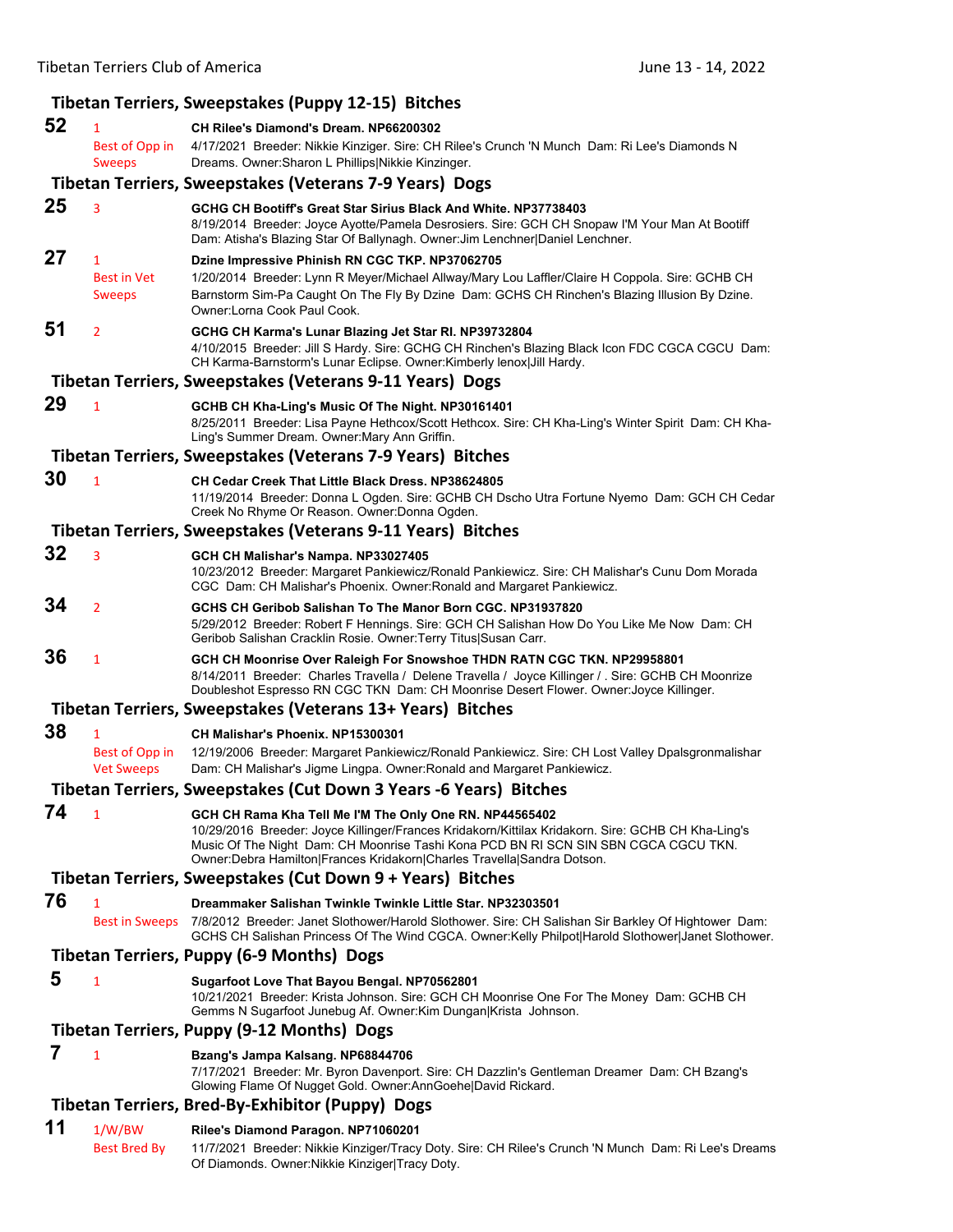|                                            |                                    | Tibetan Terriers, Bred-By-Exhibitor (Adult) Dogs                                                                                                                                                                                                                         |  |
|--------------------------------------------|------------------------------------|--------------------------------------------------------------------------------------------------------------------------------------------------------------------------------------------------------------------------------------------------------------------------|--|
| 15                                         | 1/R                                | Rilee's Give Me Diamonds, NP66200301<br>4/17/2021 Breeder: Nikkie Kinziger. Sire: CH Rilee's Crunch 'N Munch Dam: Ri Lee's Diamonds N<br>Dreams. Owner: Tracy Doty Nikkie Kinziger.                                                                                      |  |
| 17                                         | $\overline{2}$                     | Terpsichorean's Allegory From Sno Tshal. NP67651201<br>2/28/2021 Breeder: Carol D Adams/Travis Brock. Sire: CH Sno Tshal Khalama Shooting Star Dam: GCH<br>CH Gamine Goodnight Gracie. Owner: Travis Brock.                                                              |  |
|                                            |                                    | <b>Tibetan Terriers, American Bred Dogs</b>                                                                                                                                                                                                                              |  |
| 19                                         | $\mathbf{1}$                       | Tripitaka Pucker Up And Kiss Me. NP59766404<br>4/29/2020 Breeder: Sean Lydon/Cathy Lydon. Sire: CH Tripitaka Sexy Mother Pucker Dam: CH Tripitaka<br>Firefly. Owner:Kathy Ambler Cathy Lydon.                                                                            |  |
|                                            | <b>Tibetan Terriers, Open Dogs</b> |                                                                                                                                                                                                                                                                          |  |
| 21                                         | AB                                 | Bootiff's Marvel Ous Creator. NP51583901<br>6/8/2018 Breeder: Pamela Desrosiers/Joyce Ayotte/Lynn R Meyer. Sire: GCH CH Bootiff Star Wars: The<br>Essential Atlas Dam: CH Barnstorm Bootiff Gold Medalist By Dzine. Owner: Jim Lenchner Daniel Lenchner.                 |  |
| 23                                         | $\mathbf{1}$                       | Twilight's Gifted Wizard. NP56821601<br>10/22/2019 Breeder: Florence Barczewski. Sire: CH Malishar's Bo Brokethe2dogrule Morada Dam:<br>Twilight's Fairy Princess. Owner: Florence R Barczewski. Travis Brock                                                            |  |
|                                            |                                    | <b>Tibetan Terriers, Puppy (6-9 Months) Bitches</b>                                                                                                                                                                                                                      |  |
| 8                                          | $\overline{2}$                     | Salishan's Love Of Our Life. NP71238801<br>11/24/2021 Breeder: Susan Carr. Sire: GCH CH Alilah Salishan's In Command Dam: CH Salishan Bluvali<br>Georgie Girl. Owner: Susan Carr Travis Brock.                                                                           |  |
| 10                                         | 1/W                                | Sugarfoot Tigers By Seventeen. NP70562809<br>10/21/2021 Breeder: Krista Johnson. Sire: GCH CH Moonrise One For The Money Dam: GCHB CH<br>Gemms N Sugarfoot Junebug Af. Owner: Krista Johnson.                                                                            |  |
|                                            |                                    | Tibetan Terriers, Puppy (9-12 Months) Bitches                                                                                                                                                                                                                            |  |
| 12                                         | $\overline{2}$                     | Sugarfoot And Rocksteady Wouldn't It Be Nice. NP69364901<br>8/14/2021 Breeder: Krista Johnson/Shaun and Shannon Cooper. Sire: GCH CH Dreammaker Salishan<br>Sullivan's Lunar Tide Dam: CH Sugarfoot Beatles On Broadway CGC TKN. Owner:Deidre Philpot Ella<br>Gustafson. |  |
| 14                                         | 1/R                                | Bzang's Pennies On The Dolla. NP68844701<br>7/17/2021 Breeder: Mr. Byron Davenport. Sire: CH Dazzlin's Gentleman Dreamer Dam: CH Bzang's<br>Glowing Flame Of Nugget Gold. Owner: Erica Rankin   Byron Davenport Clint Rankin. Matthew McMillian                          |  |
|                                            |                                    | <b>Tibetan Terriers, 12-18 Months Bitches</b>                                                                                                                                                                                                                            |  |
| 16                                         | $\mathbf{1}$                       | Dreammaker Salishan's Angel Eyes. NP65429303<br>2/4/2021 Breeder: Janet Slothower/Harold Slothower. Sire: GCH CH Dreammaker Salishan Total Eclipse<br>Of My Heart Dam: CH Salishan Dreammaker Earth Angel. Owner: HOLLYE ROLISON HAROLD<br>SLOTHOWER.                    |  |
|                                            |                                    | Tibetan Terriers, Bred-By-Exhibitor (Puppy) Bitches                                                                                                                                                                                                                      |  |
| 18                                         | AB                                 | Terpsichorean's Fire From Kiara. NP69584402<br>8/10/2021 Breeder: Travis Brock/Dennis Gunsher. Sire: GCHS CH Sumanshu Tingsha's Marvel Dam: CH<br>Kiara Promethean Fire At Terpsichorean RN THDN CGC. Owner:Nancy Weir.                                                  |  |
| 20                                         | 1                                  | Snowshoe's Moonshot. NP71203701<br>11/12/2021 Breeder: Joyce Killinger. Sire: CH Tripitaka Sexy Mother Pucker Dam: GCHS CH<br>Snowshoe's All Gussied Up CGC TKN. Owner: Joyce Killinger.                                                                                 |  |
|                                            |                                    | <b>Tibetan Terriers, Bred-By-Exhibitor (Adult) Bitches</b>                                                                                                                                                                                                               |  |
| 24                                         | $\mathbf{1}$                       | Tripitaka Home Thoughts From Abroad. NP51222106<br>8/14/2018 Breeder: Sean Lydon/Cathy Lydon. Sire: GCHG CH Tripitaka Bite The Bullet Dam: CH<br>Tripitaka Cause For Applause. Owner: cathy lydon sean lydon.                                                            |  |
| 26                                         | $\overline{2}$                     | Mosaic's Loverly Harlequin. NP47323004<br>8/28/2017 Breeder: Cheryl C Cotanche/Betsy Greaves. Sire: Mosaic's Top Hat And Tails CGC Dam:<br>Mosaic's Loverly Red Liquorish. Owner: Betsy A Greaves Cheryl C Cotanche.                                                     |  |
|                                            |                                    | <b>Tibetan Terriers, Open Bitches</b>                                                                                                                                                                                                                                    |  |
| 28                                         | $\mathbf{1}$                       | Bootiff's Bright Star In Lyra. NP55036304<br>6/1/2019 Breeder: Pamela T Desrosiers/Joyce Ayotte/Jim Lenchner. Sire: GCHB CH Fabulous Teddy's I<br>Will Return Dam: GCH CH Bootiff Star War'S: Edge Of The Empire. Owner:Cindy Lonecke.                                   |  |
| Tibetan Terriers, Veteran (7-9 Years) Dogs |                                    |                                                                                                                                                                                                                                                                          |  |
| 25                                         | AB                                 | GCHG CH Bootiff's Great Star Sirius Black And White. NP37738403<br>8/19/2014 Breeder: Joyce Ayotte/Pamela Desrosiers. Sire: GCH CH Snopaw I'M Your Man At Bootiff<br>Dam: Atisha's Blazing Star Of Ballynagh. Owner: Jim Lenchner   Daniel Lenchner.                     |  |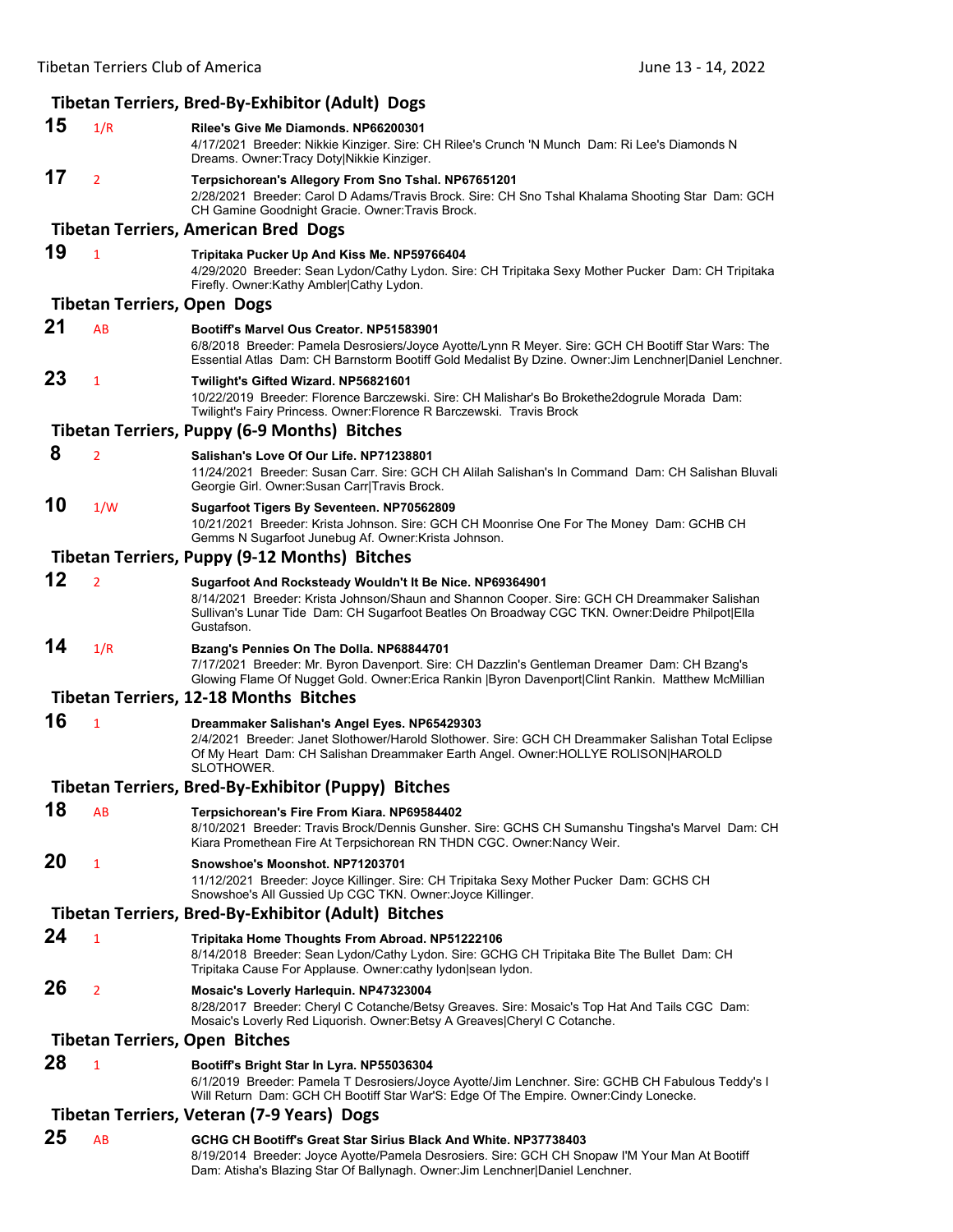| 27 | $\mathbf{1}$                                | Dzine Impressive Phinish RN CGC TKP. NP37062705<br>1/20/2014 Breeder: Lynn R Meyer/Michael Allway/Mary Lou Laffler/Claire H Coppola. Sire: GCHB CH<br>Barnstorm Sim-Pa Caught On The Fly By Dzine Dam: GCHS CH Rinchen's Blazing Illusion By Dzine.<br>Owner:Lorna Cook Paul Cook.                                         |  |
|----|---------------------------------------------|----------------------------------------------------------------------------------------------------------------------------------------------------------------------------------------------------------------------------------------------------------------------------------------------------------------------------|--|
|    | Tibetan Terriers, Veteran (9-11 Years) Dogs |                                                                                                                                                                                                                                                                                                                            |  |
| 29 | 1/AOM<br><b>Best Veteran</b>                | GCHB CH Kha-Ling's Music Of The Night. NP30161401<br>8/25/2011 Breeder: Lisa Payne Hethcox/Scott Hethcox. Sire: CH Kha-Ling's Winter Spirit Dam: CH Kha-<br>Ling's Summer Dream. Owner: Mary Ann Griffin.                                                                                                                  |  |
|    |                                             | Tibetan Terriers, Veteran (11-13 Years) Dogs                                                                                                                                                                                                                                                                               |  |
| 31 | $\mathbf{1}$                                | GCH CH Salishan's Sugarfoot RN BCAT ACT2J CGCA CGCU TKA VHMA. NP26336702<br>6/28/2010 Breeder: Susan M Carr/Mr. Gary R Carr. Sire: GCH CH Salishan How Do You Like Me Now<br>Dam: CH Salishan Princess Fiona. Owner: Alison Lynch.                                                                                         |  |
|    |                                             | Tibetan Terriers, Veteran (7-9 Years) Bitches                                                                                                                                                                                                                                                                              |  |
| 30 | $\mathbf{1}$                                | CH Cedar Creek That Little Black Dress. NP38624805<br>11/19/2014 Breeder: Donna L Ogden. Sire: GCHB CH Dscho Utra Fortune Nyemo Dam: GCH CH Cedar<br>Creek No Rhyme Or Reason. Owner: Donna Ogden.                                                                                                                         |  |
|    |                                             | Tibetan Terriers, Veteran (9-11 Years) Bitches                                                                                                                                                                                                                                                                             |  |
| 32 | $\overline{2}$                              | GCH CH Malishar's Nampa. NP33027405<br>10/23/2012 Breeder: Margaret Pankiewicz/Ronald Pankiewicz. Sire: CH Malishar's Cunu Dom Morada<br>CGC Dam: CH Malishar's Phoenix. Owner: Ronald and Margaret Pankiewicz.                                                                                                            |  |
| 34 | $\mathbf{1}$                                | GCHS CH Geribob Salishan To The Manor Born CGC, NP31937820<br>5/29/2012 Breeder: Robert F Hennings. Sire: GCH CH Salishan How Do You Like Me Now Dam: CH<br>Geribob Salishan Cracklin Rosie. Owner: Terry Titus Susan Carr.                                                                                                |  |
| 36 | 3                                           | GCH CH Moonrise Over Raleigh For Snowshoe THDN RATN CGC TKN. NP29958801<br>8/14/2011 Breeder: Charles Travella / Delene Travella / Joyce Killinger / Sire: GCHB CH Moonrize<br>Doubleshot Espresso RN CGC TKN Dam: CH Moonrise Desert Flower. Owner: Joyce Killinger.                                                      |  |
|    |                                             | Tibetan Terriers, Veteran (13+ Years) Bitches                                                                                                                                                                                                                                                                              |  |
| 38 | $\mathbf{1}$                                | CH Malishar's Phoenix, NP15300301<br>12/19/2006 Breeder: Margaret Pankiewicz/Ronald Pankiewicz. Sire: CH Lost Valley Dpalsgronmalishar<br>Dam: CH Malishar's Jigme Lingpa. Owner: Ronald and Margaret Pankiewicz.                                                                                                          |  |
|    |                                             | <b>Tibetan Terriers, Best of Breed</b>                                                                                                                                                                                                                                                                                     |  |
| 33 |                                             | GCH CH Alilah Salishan's In Command, NP54189201<br>10/1/2018 Breeder: P A Tempest/P A Tempest. Sire: Barnstorm Waterley United By Dzine Dam: Waterley<br>Salishan Sunshine Over Alilah, Owner: Susan Carr. Travis Brock                                                                                                    |  |
| 35 | <b>BB</b>                                   | GCH CH Corsair's Drop And Give Me Zen. NP60075301<br>5/24/2020 Breeder: Mrs. Lori Dawn Livingston/Mrs. Lee Whittier. Sire: GCHP CH Kimik's Who Dunnit<br>Dam: GCHS CH Alitara's Starstruck At Edencrest. Owner:Lori Livingston Brian Livingston.                                                                           |  |
| 37 | <b>AOM</b>                                  | GCHP CH Barnstorm Blue Blood Royalty By Dzine. NP44946401<br>7/28/2016 Breeder: Rebecca White/Lynn R Meyer. Sire: CH Barnstorm's G-Man Catch Me If You Can<br>Dam: CH Barnstorm Dzine Kaylee Kay's Delight. Owner:Dina Planche Mary Lou Lafler Patricia<br>Bernardo Mikki DeMers.Agent: Lois DeMers                        |  |
| 39 |                                             | GCHS CH Salishan's Lord Of The Rings. NP46725301<br>6/18/2017 Breeder: Terry Titus/Susan M Carr. Sire: GCH CH Salishan Indira Dark Knight Dam: GCHS CH<br>Geribob Salishan To The Manor Born CGC. Owner: Gale and Donna Mattison.                                                                                          |  |
| 40 | <b>AOM</b>                                  | GCHB CH Barnstorm One Chance Fancy By Dzine. NP68470301<br>6/9/2020 Breeder: Lynn R Meyer/Michael Allway/Patricia Bernardo. Sire: GCHB CH Barnstorm Sim-Pa<br>Caught On The Fly By Dzine Dam: CH Barnstorm Wicked Mean And Nasty By Dzine. Owner: Dina<br>Planche Pat Bernarodo Mikki DeMers Lorna Cook.Agent: Lois DeMers |  |
| 41 |                                             | CH Khambas Rimpoche. NP53499801<br>10/1/2018 Breeder: Eva Clementson. Sire: Chambanya U-Ti Lamleh Dam: Mrs Tittlemouse.<br>Owner: Ronald and Margaret Pankiewicz.                                                                                                                                                          |  |
| 42 |                                             | CH Twilight's Bohemian Rhapsody. NP53628602<br>2/20/2019 Breeder: Florence Barczewski. Sire: CH Malishar's Bo Brokethe2dogrule Morada Dam:<br>Twilight's Fairy Princess. Owner: Florence R Barczewski. Travis Brock                                                                                                        |  |
| 43 |                                             | GCHS CH Alilah Happy Hour. NP46508201<br>10/16/2016 Breeder: P A Tempest. Sire: Salishan Geribob Tomi-Tu For Alilah Dam: Kybo Pandamonium<br>At Alilah. Owner: Bruce Walsh Vicki Walsh Susan Carr.                                                                                                                         |  |
| 44 |                                             | GCH CH Rilee's Dreams Etched In Diamonds. NP54146201<br>4/5/2019 Breeder: Nikkie Kinziger. Sire: CH Rilee's Crunch 'N Munch Dam: Ri Lee's Diamonds N<br>Dreams. Owner: Nikkie Kinziger Tracy Doty.                                                                                                                         |  |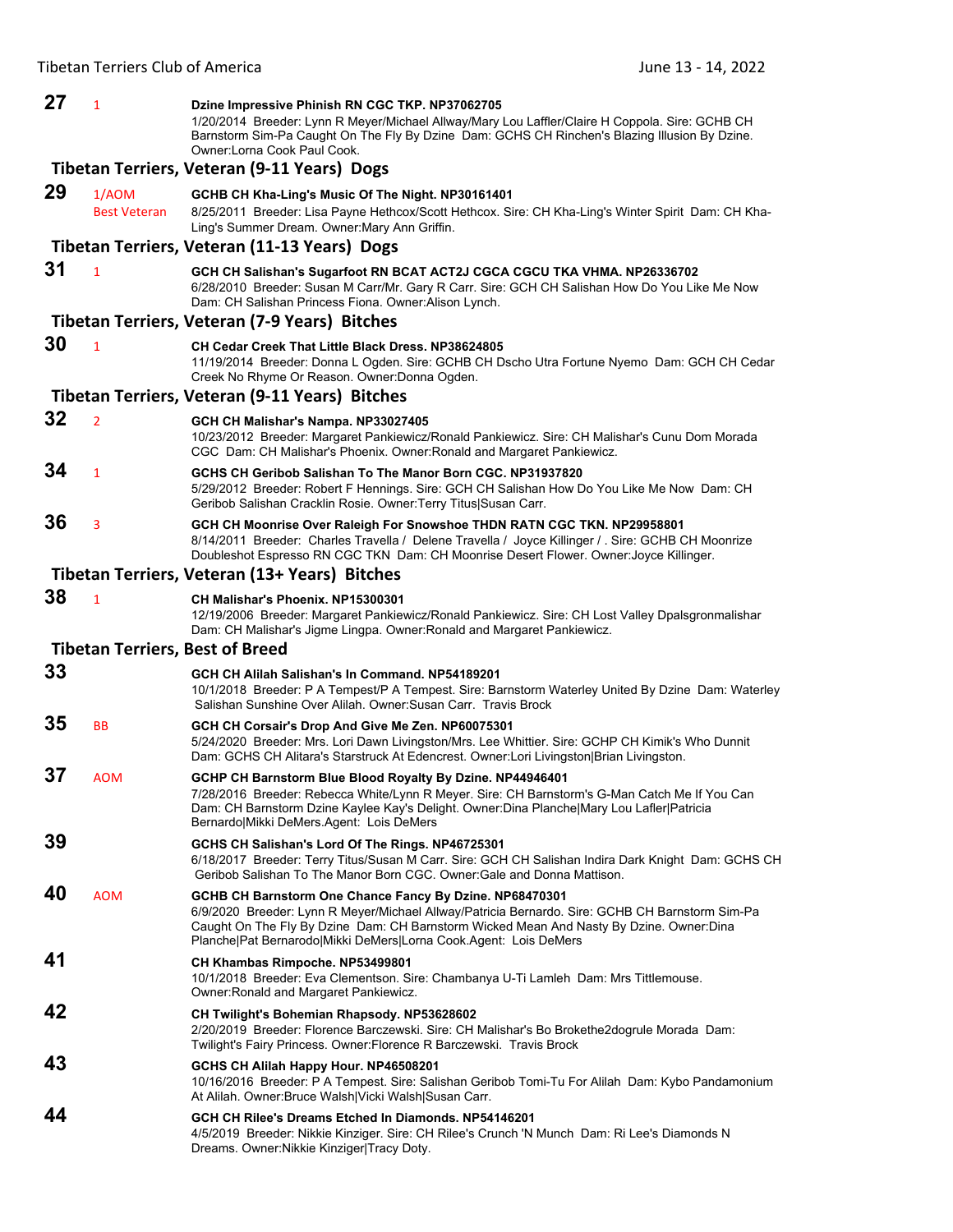| 46 | <b>SEL</b> | GCH CH Players Rise And Shine. NP58215705<br>2/1/2020 Breeder: Janet Krynzel/Anthony DiNardo III/David Murray/Brian Leonard. Sire: GCHS CH<br>Rinchen's Magical Illusion Dam: GCHG CH Players As You Like It. Owner:Sheryl Getman Dan<br>Getman Janet Krynzel David Murray.                                |
|----|------------|------------------------------------------------------------------------------------------------------------------------------------------------------------------------------------------------------------------------------------------------------------------------------------------------------------|
| 47 |            | GCHB CH Ri Lee's Iconic Performance. NP43314801<br>5/11/2016 Breeder: Nikkie Kinziger. Sire: GCHS CH Ri Lee's Stellar Performance Dam: Ri Lee's Raining<br>Diamonds. Owner: Tracy Doty Zachary Doty Nikkie Kinziger.                                                                                       |
| 48 |            | GCH CH Salishan Hey Y'All. NP59146802<br>3/26/2020 Breeder: Susan M Carr. Sire: GCH CH Alilah Salishan's In Command Dam: GCHG CH<br>Salishan Teacher's Pet. Owner: vicki walsh Bruce Walsh Susan Carr.                                                                                                     |
| 49 |            | CH Barnstorm Raheen Royale By Dzine. NP56771903<br>9/13/2019 Breeder: Lynn R Meyer/Michael Allway/Patricia Bernardo. Sire: CH Barnstorm Black With A<br>Vengeance By Dzine Dam: CH Barnstorm Wicked Mean And Nasty By Dzine. Owner: Lorna Cook Paul<br>Cook Lorna Cook Paul Cook.                          |
| 50 |            | CH DreamMaker Salishan Touched By An Angel. NP59289304<br>2/23/2020 Breeder: Janet Slothower/Harold Slothower. Sire: GCH CH Dreammaker Salishan Total Eclipse<br>Of My Heart Dam: CH Salishan Dreammaker Earth Angel. Owner: Janet Slothower Harold Slothower.                                             |
| 51 |            | GCHG CH Karma's Lunar Blazing Jet Star Rl. NP39732804<br>4/10/2015 Breeder: Jill S Hardy. Sire: GCHG CH Rinchen's Blazing Black Icon FDC CGCA CGCU Dam:<br>CH Karma-Barnstorm's Lunar Eclipse. Owner: Kimberly lenox   Jill Hardy.                                                                         |
| 52 |            | CH Rilee's Diamond's Dream. NP66200302<br>4/17/2021 Breeder: Nikkie Kinziger. Sire: CH Rilee's Crunch 'N Munch Dam: Ri Lee's Diamonds N<br>Dreams. Owner: Sharon L Phillips Nikkie Kinzinger.                                                                                                              |
| 53 | AB         | CH Kimik's Panda Express. NP70335301<br>6/26/2021 Breeder: Mikki DeMers/Lois DeMers/Dina Planche. Sire: GCHP CH Barnstorm Blue Blood<br>Royalty By Dzine Dam: GCH CH Kimik's Do You Want To Build A Snowman. Owner: Dina Planche Mikki<br>DeMers Lois DeMers.Agent: Lois DeMers                            |
| 54 | <b>OS</b>  | CH Tripitaka Bulletproof. NP48683904<br>11/11/2017 Breeder: Sean Lydon/Cathy Lydon. Sire: GCHG CH Tripitaka Bite The Bullet Dam: GCH CH<br>Tripitaka License To Thrill. Owner:cathy lydon sean lydon.                                                                                                      |
| 55 |            | GCH CH Endless Love Erbosedition. NP61182101<br>12/13/2019 Breeder: Veronika Kucerkova. Sire: Nyams Dod-Pa Od Vilzonky Dam: A Desert Rose<br>Erbosedition. Owner: Lisa Hethcox.                                                                                                                            |
| 56 | <b>AOM</b> | <b>GCH CH Zodi's All In RN. NP43538906</b><br>8/8/2016 Breeder: Stacey La Forge/Gerald Gross. Sire: GCH CH Dscho Utra I Mnyes' Go Dam: CH Zodi's<br>Splendid. Owner: Kimberly Lenox Emily Lenox.                                                                                                           |
| 57 | AB         | GCHB CH Salishan's To Be Or Not To Be. NP59146807<br>3/26/2020 Breeder: Susan M Carr. Sire: GCH CH Alilah Salishan's In Command Dam: GCHG CH<br>Salishan Teacher's Pet. Owner: Richard Irwin Sheryl Irwin.                                                                                                 |
| 58 |            | GCH CH Salishan The Touch Of Class FDC. NP59146801<br>3/26/2020 Breeder: Susan M Carr. Sire: GCH CH Alilah Salishan's In Command Dam: GCHG CH<br>Salishan Teacher's Pet. Owner: Alison Lynch Susan Carr.                                                                                                   |
| 59 | AB         | CH Zodi's Wahoo, NP63527301<br>11/18/2020 Breeder: Stacey La Forge/Gerald Gross. Sire: CH Zodi's Templar NA OAJ NF Dam: GCH CH<br>Zodi's Memphis. Owner: Stacey La Forge Gerald Gross.                                                                                                                     |
| 60 |            | GCHS CH Gemms Voodoo Queen Of The Dark TKN. NP51953001<br>10/8/2018 Breeder: Earl Miller/GREG O GREGERSON/Bonnie Hartman/Taylor Schwartz. Sire: GCH CH<br>Arkeden N Kiskades Havin A Ball Dam: GCHS CH Gemm's Elvira Queen Of The Night. Owner:Kathleen<br>Kantos Anderson Earl Miller.Agent: Dave Slattum |
| 61 |            | CH Tripitaka Lethal Weapon. NP48683905<br>11/11/2017 Breeder: Sean Lydon/Cathy Lydon. Sire: GCHG CH Tripitaka Bite The Bullet Dam: GCH CH<br>Tripitaka License To Thrill. Owner: sean lydon.                                                                                                               |
| 62 |            | CH Corsair's Dripping In Diamonds. NP60075303<br>5/24/2020 Breeder: Mrs. Lori Dawn Livingston/Mrs. Lee Whittier. Sire: GCHP CH Kimik's Who Dunnit<br>Dam: GCHS CH Alitara's Starstruck At Edencrest. Owner: Skyler Livingston   Tori Volan   Lori Livingston.                                              |
| 63 | <b>SEL</b> | GCH CH Corsair's Midnight In Manhattan @ Kimik. NP60075304<br>5/24/2020 Breeder: Ms. Lori D Livingston/Mrs. Lee Whittier. Sire: GCHP CH Kimik's Who Dunnit Dam:<br>GCHS CH Alitara's Starstruck At Edencrest. Owner:Dina Planche Mikki DeMers Lori Livingston .Agent:<br>Lois DeMers                       |
| 64 | <b>AOM</b> | GCHB CH Salishan's The Wonder Of You. NP44607201<br>11/22/2016 Breeder: Susan M Carr. Sire: GCH CH Salishan Indira Dark Knight Dam: CH Salishan Juicy<br>Couture. Owner: Terry Titus Susan Carr.                                                                                                           |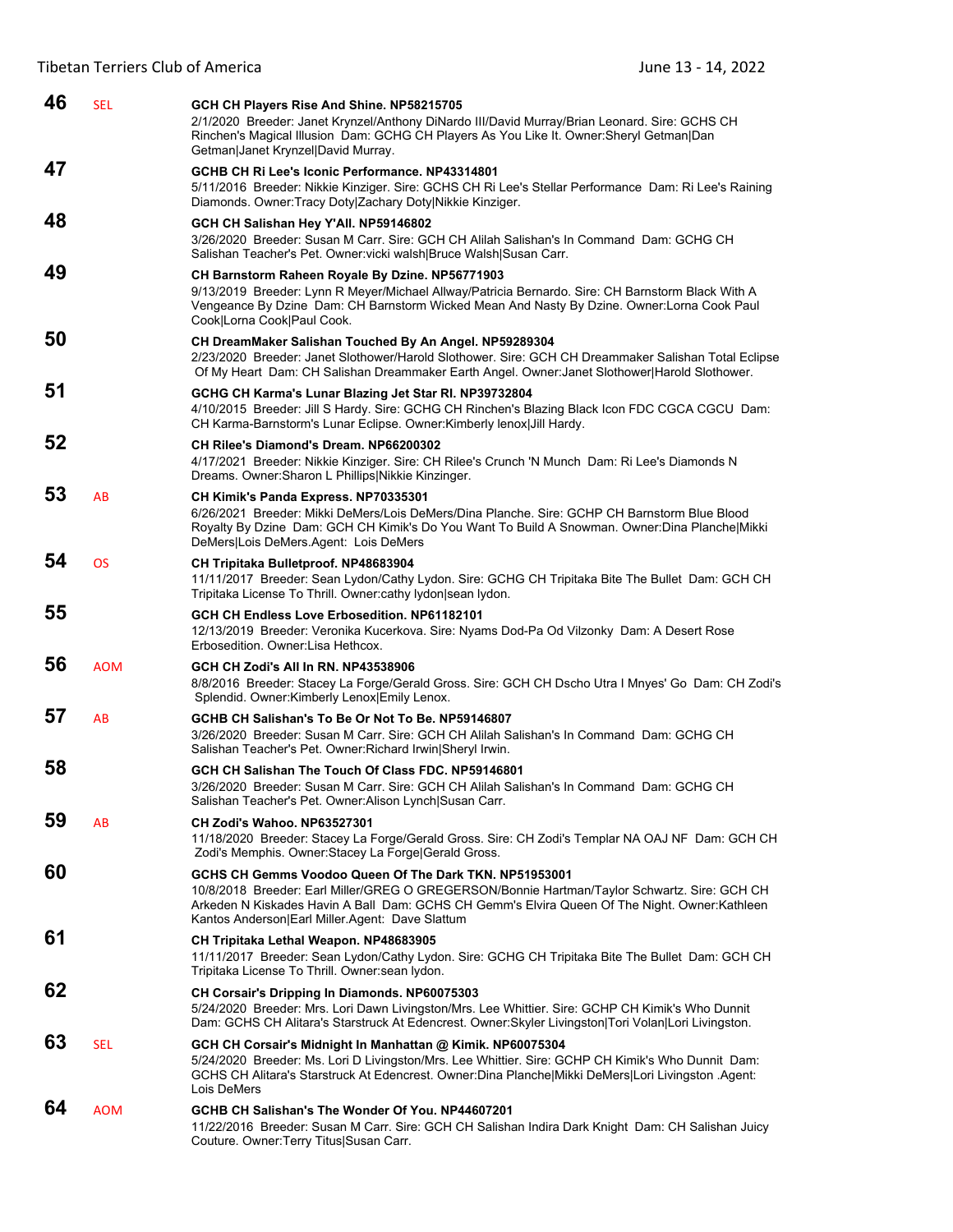| 66 | <b>AOM</b>     | CH Starlight's Crown Jewel. NP60858301                                                                                                                                                                                                                                                                                       |
|----|----------------|------------------------------------------------------------------------------------------------------------------------------------------------------------------------------------------------------------------------------------------------------------------------------------------------------------------------------|
|    | <b>OHBB</b>    | 5/5/2020 Breeder: Cassandra Basgall/Christine Friemel. Sire: GCH CH Honeycreek Tibicinan & Ashlyn<br>King Of Diamonds Dam: GCH CH Starlight's Falling From The Sky. Owner:Cassandra Basgall.                                                                                                                                 |
| 68 |                | GCHS CH Alitara's Starstruck At Edencrest. NP40669004<br>8/13/2015 Breeder: Alice McCain. Sire: GCH CH Players Palermo Dam: CH Alitara's White Diamonds.<br>Owner:Lori Livingston Brian Livingston.                                                                                                                          |
| 70 |                | GCHB CH Gemms Aretha Is Silk And Soul, NP48210801<br>9/17/2017 Breeder: Earl Miller/GREG O GREGERSON/Kathleen Ostrander-Bowers/Taylor Schwartz. Sire:<br>GCH CH Arkeden N Kiskades Havin A Ball Dam: GCH CH Gemm's Bronte Is Poetry In Motion. Owner: Earl<br>Miller Greg Gregerson Taylor Schwartz  Kathy Ostrander Bowers. |
| 72 |                | GCH CH Gemms Truffle Delite. NP51953101<br>10/10/2018 Breeder: Earl Miller/Scott Bowers/Kathleen Ostrander-Bowers/B Hartman/G Gregerson. Sire:<br>GCH CH Arkeden N Kiskades Havin A Ball Dam: GCHB CH Gemm's Irish Toast At Vanbeard Cheers.                                                                                 |
|    |                | <b>Tibetan Terriers, Breeders Cup Dogs</b>                                                                                                                                                                                                                                                                                   |
| 11 | 2/BCIII        | Rilee's Diamond Paragon. NP71060201<br>11/7/2021 Breeder: Nikkie Kinziger/Tracy Doty. Sire: CH Rilee's Crunch 'N Munch Dam: Ri Lee's Dreams<br>Of Diamonds. Owner: Nikkie Kinziger Tracy Doty.                                                                                                                               |
| 15 | 2/BCIII        | Rilee's Give Me Diamonds. NP66200301<br>4/17/2021 Breeder: Nikkie Kinziger. Sire: CH Rilee's Crunch 'N Munch Dam: Ri Lee's Diamonds N<br>Dreams. Owner: Tracy Doty Nikkie Kinziger.                                                                                                                                          |
| 47 | 2/BCIII        | GCHB CH Ri Lee's Iconic Performance. NP43314801<br>5/11/2016 Breeder: Nikkie Kinziger. Sire: GCHS CH Ri Lee's Stellar Performance Dam: Ri Lee's Raining<br>Diamonds. Owner: Tracy Doty Zachary Doty Nikkie Kinziger.                                                                                                         |
| 61 | 1/BCIV         | CH Tripitaka Lethal Weapon. NP48683905<br>11/11/2017 Breeder: Sean Lydon/Cathy Lydon. Sire: GCHG CH Tripitaka Bite The Bullet Dam: GCH CH<br>Tripitaka License To Thrill. Owner: sean lydon.                                                                                                                                 |
|    |                | <b>Tibetan Terriers, Breeders Cup Bitches</b>                                                                                                                                                                                                                                                                                |
| 20 |                | Snowshoe's Moonshot, NP71203701<br>11/12/2021 Breeder: Joyce Killinger. Sire: CH Tripitaka Sexy Mother Pucker Dam: GCHS CH<br>Snowshoe's All Gussied Up CGC TKN. Owner: Joyce Killinger.                                                                                                                                     |
| 24 | 1/BCIV         | Tripitaka Home Thoughts From Abroad. NP51222106<br>8/14/2018 Breeder: Sean Lydon/Cathy Lydon. Sire: GCHG CH Tripitaka Bite The Bullet Dam: CH<br>Tripitaka Cause For Applause. Owner: cathy lydon sean lydon.                                                                                                                |
| 36 |                | GCH CH Moonrise Over Raleigh For Snowshoe THDN RATN CGC TKN. NP29958801<br>8/14/2011 Breeder: Charles Travella / Delene Travella / Joyce Killinger / Sire: GCHB CH Moonrize<br>Doubleshot Espresso RN CGC TKN Dam: CH Moonrise Desert Flower. Owner: Joyce Killinger.                                                        |
| 44 | $\overline{2}$ | GCH CH Rilee's Dreams Etched In Diamonds, NP54146201<br>4/5/2019 Breeder: Nikkie Kinziger. Sire: CH Rilee's Crunch 'N Munch Dam: Ri Lee's Diamonds N<br>Dreams. Owner: Nikkie Kinziger Tracy Doty.                                                                                                                           |
| 52 | 2              | CH Rilee's Diamond's Dream, NP66200302<br>4/17/2021 Breeder: Nikkie Kinziger. Sire: CH Rilee's Crunch 'N Munch Dam: Ri Lee's Diamonds N<br>Dreams. Owner: Sharon L Phillips Nikkie Kinzinger.                                                                                                                                |
| 54 | 1/BCIV         | CH Tripitaka Bulletproof. NP48683904<br>11/11/2017 Breeder: Sean Lydon/Cathy Lydon. Sire: GCHG CH Tripitaka Bite The Bullet Dam: GCH CH<br>Tripitaka License To Thrill. Owner:cathy lydon sean lydon.                                                                                                                        |
| 60 |                | GCHS CH Gemms Voodoo Queen Of The Dark TKN. NP51953001<br>10/8/2018 Breeder: Earl Miller/GREG O GREGERSON/Bonnie Hartman/Taylor Schwartz. Sire: GCH CH<br>Arkeden N Kiskades Havin A Ball Dam: GCHS CH Gemm's Elvira Queen Of The Night. Owner: Kathleen<br>Kantos Anderson Earl Miller.                                     |
| 70 |                | GCHB CH Gemms Aretha Is Silk And Soul, NP48210801<br>9/17/2017 Breeder: Earl Miller/GREG O GREGERSON/Kathleen Ostrander-Bowers/Taylor Schwartz. Sire:<br>GCH CH Arkeden N Kiskades Havin A Ball Dam: GCH CH Gemm's Bronte Is Poetry In Motion. Owner:Earl<br>Miller Greg Gregerson Taylor Schwartz  Kathy Ostrander Bowers.  |
| 72 |                | GCH CH Gemms Truffle Delite. NP51953101<br>10/10/2018 Breeder: Earl Miller/Scott Bowers/Kathleen Ostrander-Bowers/B Hartman/G Gregerson. Sire:<br>GCH CH Arkeden N Kiskades Havin A Ball Dam: GCHB CH Gemm's Irish Toast At Vanbeard Cheers.<br>Owner: Sally Birgl.                                                          |
| 78 |                | GCHS CH Snowshoe's All Gussied Up CGC TKN. NP47395204<br>9/7/2017 Breeder: Joyce Killinger. Sire: GCH CH Tripitaka Cruze Control Dam: GCH CH Moonrise Over<br>Raleigh For Snowshoe THDN RATN CGC TKN. Owner: Joyce Killinger.                                                                                                |